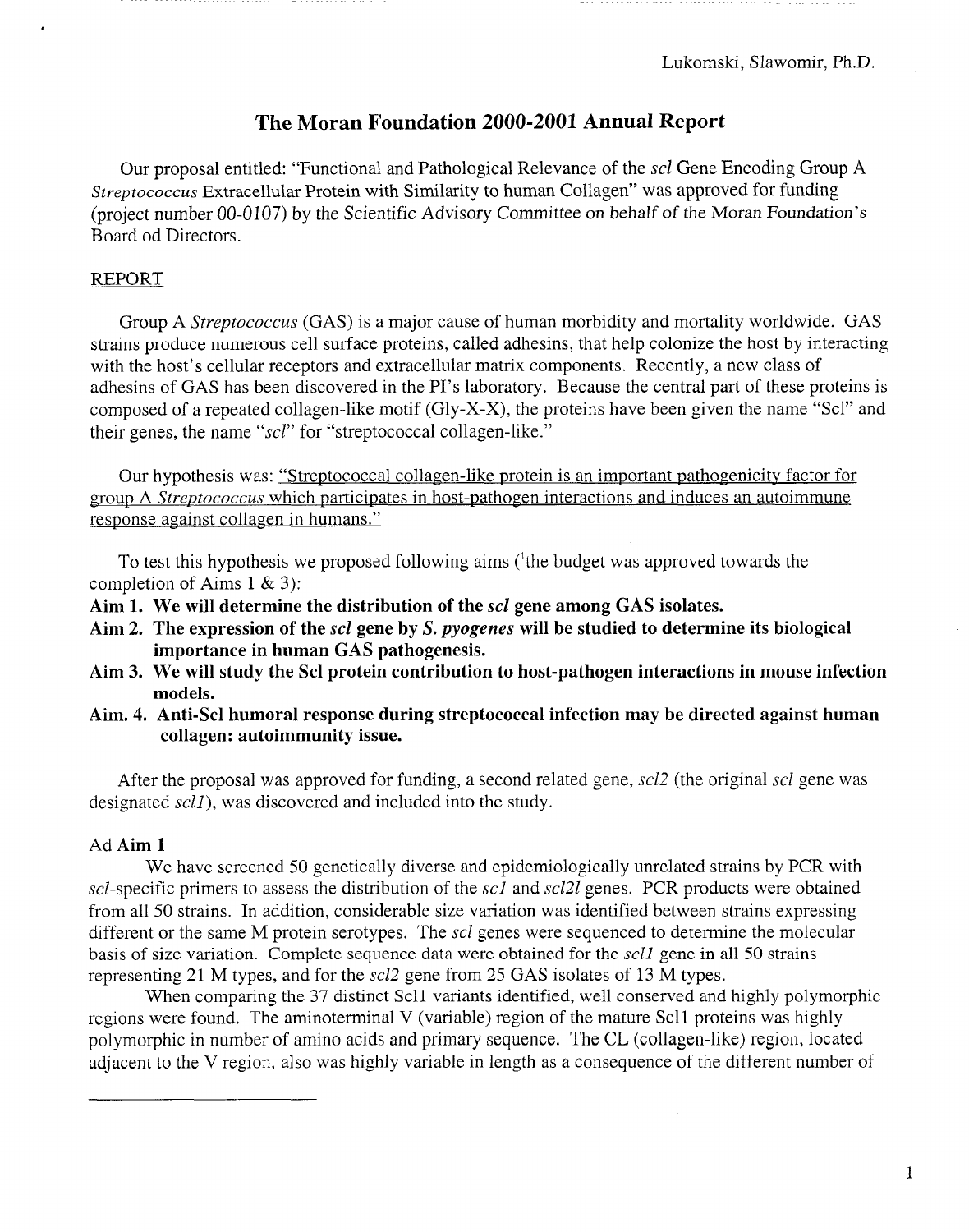GXY motifs. For example, 14 GXY motifs were identified in M6 organisms studied, whereas M41 isolate had 62 GXY motifs. The GXY motifs present in the 50 GAS isolates also differed in primary amino acid sequence. In the aggregate, 50 distinct GXY amino acid motif sequences were identified in the CL regions of the 50 Sell proteins studied.

In *Sel2,* the length of the V region also varied from 61 amino acids in a serotype M9 strain to 77 residues found in M3 GAS. As identified for Sell, the CL region of *Sel2* was located C-terminal to the V region. It contained a variable number of GXY motifs ranging from 33 in an M1 strain to 116 triplet repeats in M3-serotype GAS strain. Interestingly, in scl2 gene of many GAS strains the presumed GTG-Val start codon was out of frame with DNA located immediately downstream. CAAAA nucleotide sequence repeats were identified between the presumed GTG-start codon and a CAT (histidine) codon adjacent to the CAAAA repeat region. The number of CAAAA repeats varied greatly among the GAS strains studied, ranging from two (in M77) to 17 (M9). Two CAAAA repeats is the minimal number that would permit correct translation of Scl2. Similarly, the addition of three CAAAA repeats (total of 5) or multiple of three repeats ( $n = 8$  repeats, 11, 14, 17, etc.) should result in in-frame and full-length Sel2 protein translation. Three contiguous CAAAA nucleotide repeats would encode the pentapeptide QNKTK, whereas other numbers of CAAAA repeats should cause premature translation termination. Hence, Scl2 production could be controlled at the translation level by variation in the number of CAAAA repeats, a mechanism documented in gram-negative but not gram-positive bacteria.

Sequence data identified a potential Mga (positive transcriptional activator of virulence genes in GAS) binding site in the promoter region of the *sell.* Therefore, we hypothesize that *sell* gene expression is regulated at the level of transcription by Mga, whereas Sel2 protein production is regulated at the level of translation and depends on the number of CAAAA repeats. The latter mechanism has not been previously identified in GAS. Comparison of the *scl* genes and presumed Sel proteins is summarized in table below.

| Characteristics of two scl genes and Scl proteins in GAS <sup>a</sup> |                     |                                     |                                    |                                   |       |            |                       |     |
|-----------------------------------------------------------------------|---------------------|-------------------------------------|------------------------------------|-----------------------------------|-------|------------|-----------------------|-----|
| Gene/                                                                 | <i>scl</i> gene     |                                     |                                    | No. of amino acids in Scl protein |       |            |                       |     |
| protein                                                               | <b>Distribution</b> | Locus (frame)                       | Expression                         | Ss                                |       |            |                       | WM  |
| scl1/Scl1                                                             | All GAS             | 1,651,591<br>$-1,652,637$<br>$(-3)$ | Mga-<br>regulated<br>transcription | 37                                | 66-85 | $42 - 186$ | $30 - 135$            | 63  |
| scl2/Scl2                                                             | All GAS             | 863,909<br>$-864,860$<br>$(+3)$     | CAAAA-<br>regulated<br>translation | $32 - 57$                         | 61-77 | 99-348     | <b>Not</b><br>present | 100 |

<sup>2</sup>scll gene from 50 GAS strains and *scl2* gene from 25 GAS strains were sequenced.

Ss, signal sequence; V, variable region; CL, collagen-like region; L, linker region; WM, cell wall/membrane region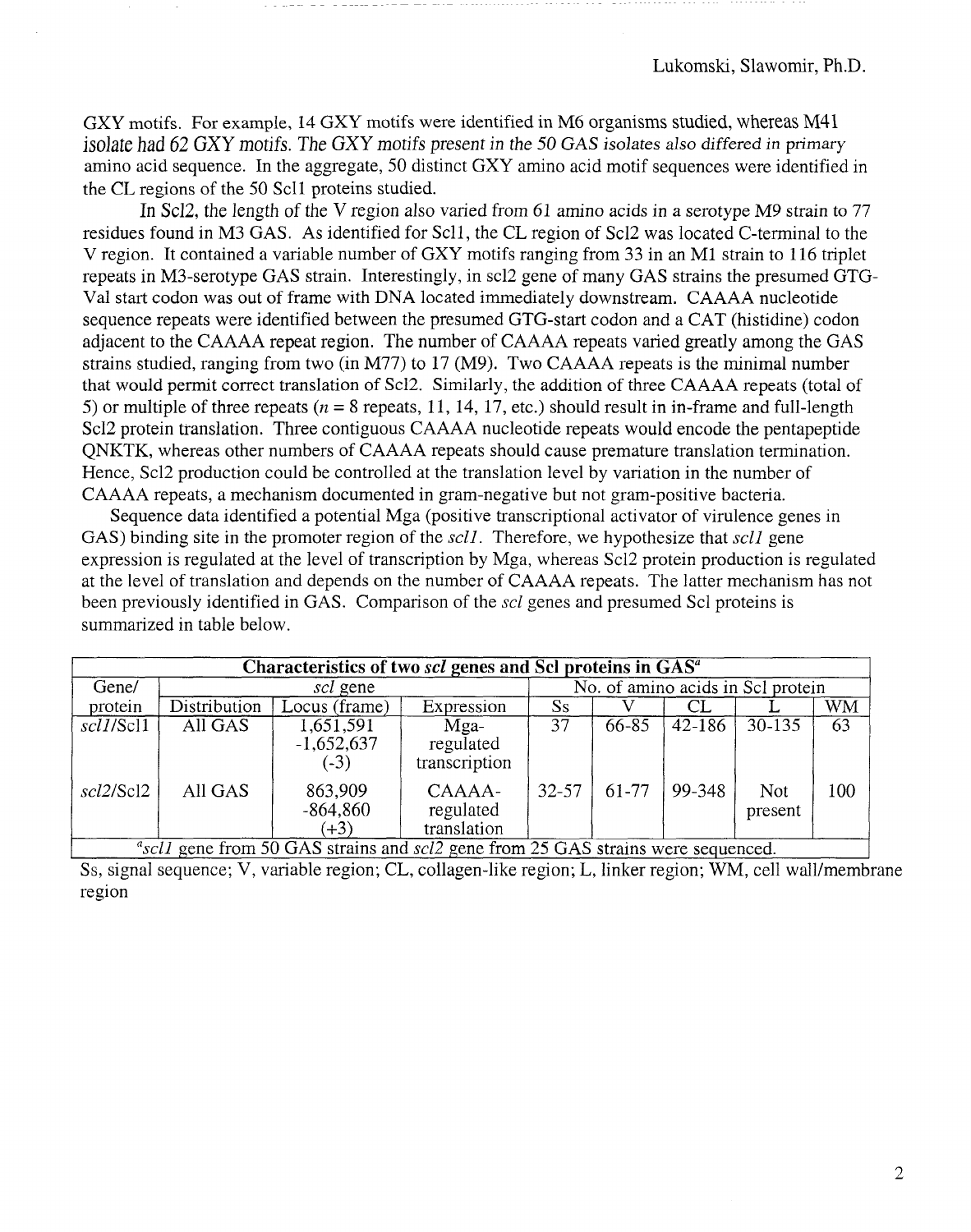## Ad Aim 3

To facilitate assessment of the role of Sell in host-pathogen interaction, isogenic nonpolar *sell* mutant derivatives were constructed from serotype Ml strains because this is the most common M type recovered from invasive infections in many case series.

To construct the Sell-deficient GAS, the *sell* gene and flanking sequences were cloned into the *E. eoli* vector. Next, the nonpolar spectinomycin resistance, spc2, cassette was inserted in-frame, resulting in deletion of virtually the entire *sell-open* reading frame. This construct was electroporated into the competent cells made from MGAS6708 and MGAS5005, the Ml serotype GAS strains. MGAS6708 was used for the  $\vert^{1.2}$ .<br>Streptococcal Genome Sequencing Project, whereas  $\vert^{1.2}$ . MGAS5005, which is representative of the Ml strains commonly recovered from invasive infections. Mutants were analyzed by Southern hybridization and DNA sequencing. Lack of *scll* expression was confirmed by northern and western blot analyses (Figure to the right).



We compared the capacity of the wild-type parental

organisms and isogenic mutant strains to cause mouse death after i.p. inoculation (Figure below). We inoculated mice intraperitoneally with the wild-type and *scll* mutant strains ( $\sim$ 2.2 x 10<sup>7</sup> CFU were used for the MGAS5005 strain pair and  $\sim 1.0 \times 10^9$  CFU for the MGAS6708 strain pair). No significant difference in mouse mortality was observed for either pair of isogenic GAS strains. Hence, we concluded that Sell does not contribute significantly to the virulence of the Ml serotype GAS in this mouse model.



over 3 weeks. Similarly, after an initial weight loss, mice in both experimental groups regained weight. When the weight loss and the severity of the skin lesions in the two experimental groups were compared on days 2 and 4 after inoculation, the differences were not statistically significant *(t* test), probably due to the large variation within animal groups. However, when those parameters were compared over time, the differences in both weight loss *(P<* 0.0001) and severity of soft-tissue pathology (abscess area, *P<* 0.0001; abscess volume, *P<*0.0001) between mice injected with the wild-type GAS and *sell* isogenic mutant were statistically significant (mixed-model repeated measures). Hence, inactivation of the *sell* gene was associated with decreased morbidity in this model of GAS pathogenesis.